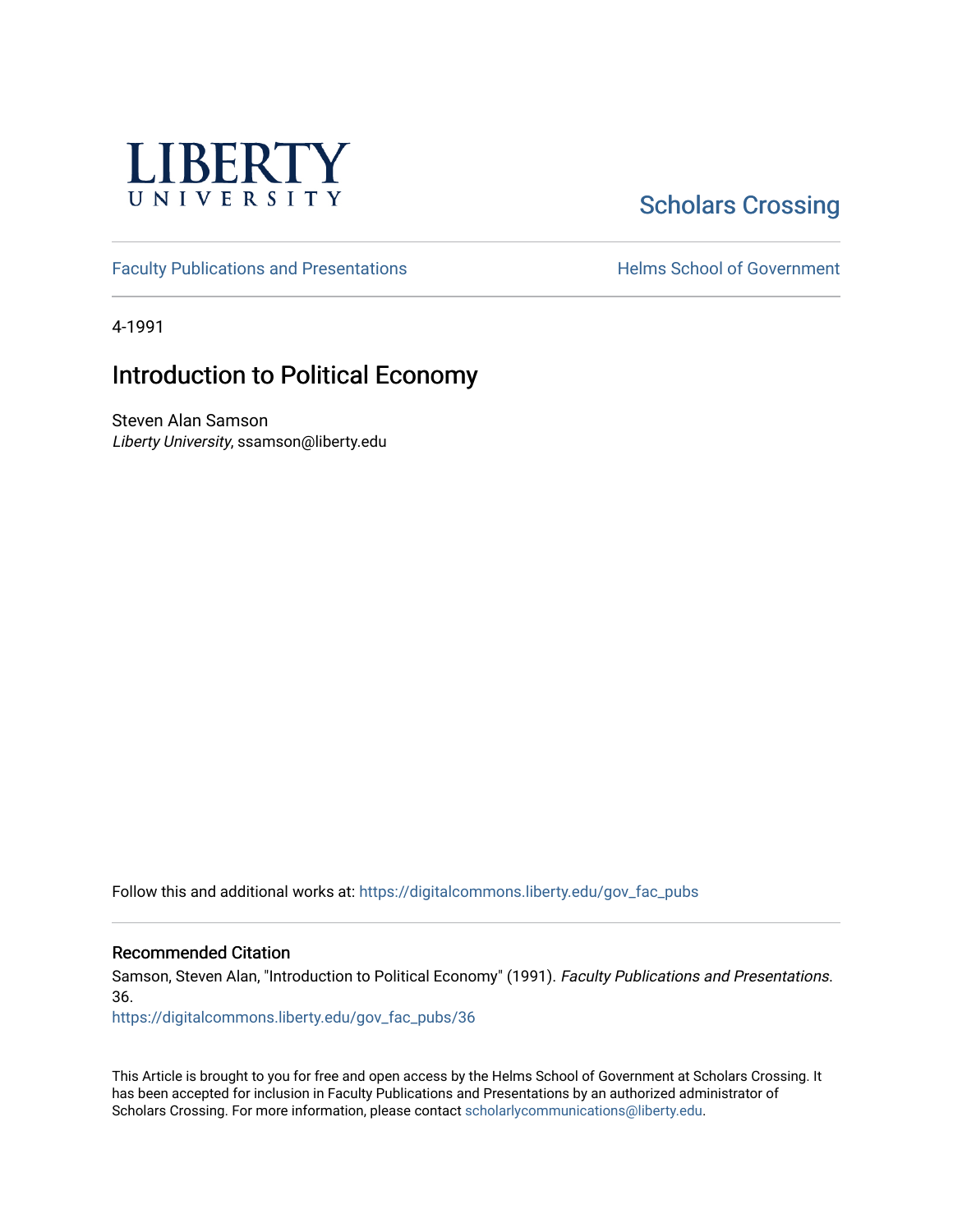#### **INTRODUCTION TO POLITICAL ECONOMY**

#### **Steven Alan Samson**

#### **The Misspent Lunch Money**

Economist Walter E. Williams learned a principle of success by missing lunch. "At 13, I was a typical barbarian growing up in the slums of Philadelphia," he recalls. "My mother supported us by working as a maid. Frivolous consumption often meant that I'd used up my school-lunch funds by midweek, so I'd go to Mom to borrow money.

"Finally one day Mom said, 'You knew you'd have to buy lunch when you spent the money,' and refused to fork over a dime. Saddled with what I was sure was the most callous mother on Earth, I went without lunch the rest of the week. I never frittered away my food money again -- taking my first step toward civilization.

"Of course my mother was not callous," Williams concludes. "I now realize it must be heart-rending for a parent to know his kid is hungry. But if you don't have the guts to hold someone accountable for his imprudence, how can he learn to do better."<sup>[1](#page-1-0)</sup>

This story illustrates an important *first principle* of economics. It begins with a

problem: Walter Williams's problem as well as ours. Our eyes are bigger than our

pocketbooks: bigger even than our stomachs. At least since the dawn of time, having to

choose has been part of the very *nature of things*. First, we see it in our own human

nature. We seem to have *insatiable desires*. We are naturally greedy; we have a "lust

for life." But, second, we are also naturally needy. Our natural environment is *stingy*.

Most of us must work by the sweat of our brow to satisfy our needs, not to mention our

desires. The result of these insatiable desires and the stinginess of nature is our basic

economic problem: *scarcity*.

j

So young Walter Williams went hungry and learned frugality from the experience. He realized what economists call *TANSTAAFL*: "There Ain't No Such Thing As A Free Lunch." *TANSTAAFL* means that everything has its price: whether it is measured in

<span id="page-1-0"></span><sup>&</sup>lt;sup>1</sup>Reader's Digest, November 1989, p. 158 (reprinted from **Success**).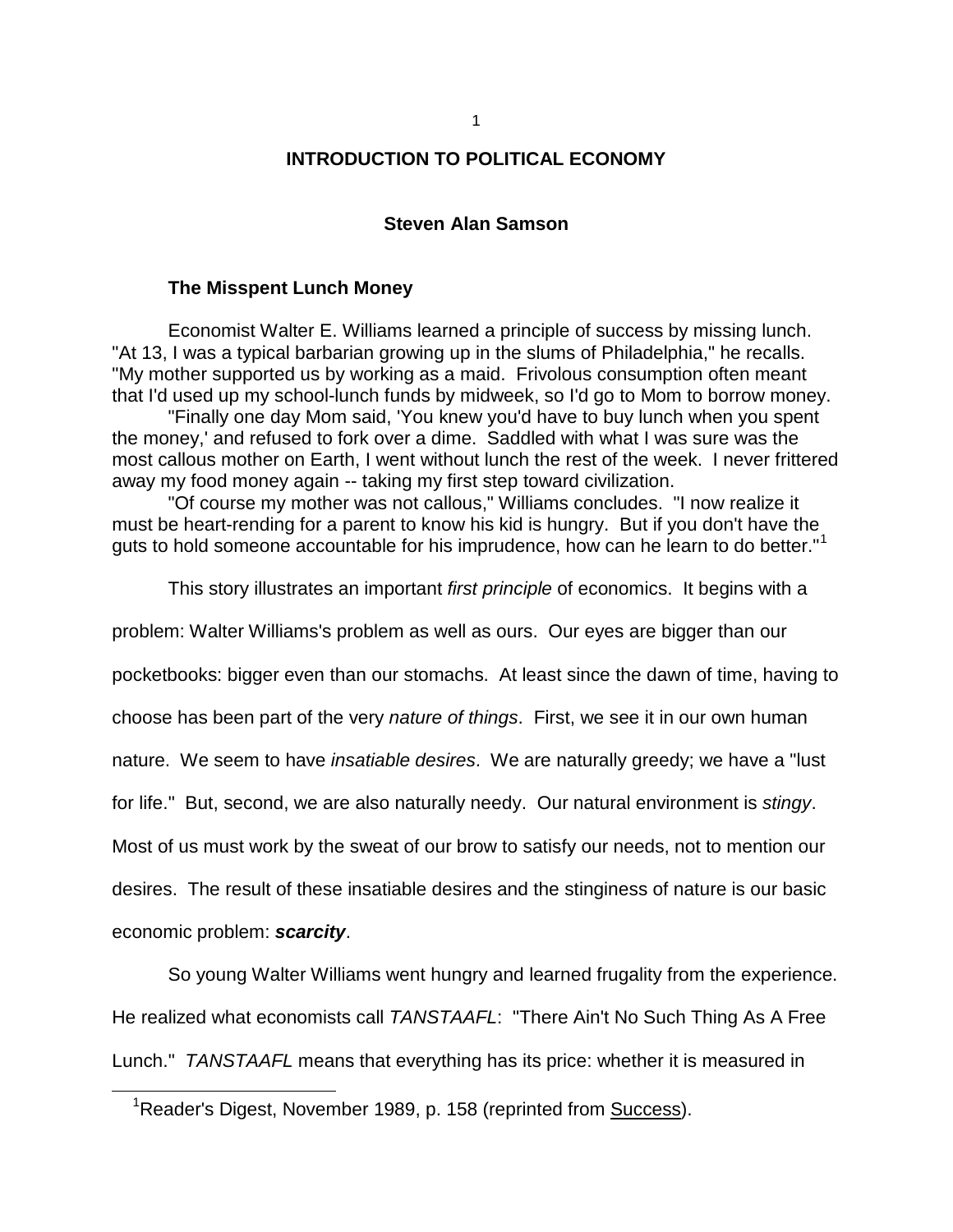dollars and cents, bread and butter, or simply time and energy. Economics begins with our recognition that we can't have it all.

## THE ECONOMIC WAY OF THINKING

What then does the economic way of thinking teach us? The scarcity of time and resources forces us to make choices for which no one is accountable except ourselves. We alone are responsible for conserving our limited resources. Achieving our goals requires careful planning.

Virtually every moment of our waking lives involves choosing between various options, preferences, or even duties. Consciously or unconsciously, we rank our priorities on a scale that may shift from moment to moment. Thus as economic beings we assign them different *values*.

But these choices are not made in a vacuum. Up to this point we could be speaking of Robinson Crusoe, alone on a desert island. As it turned out, he was not alone even there and neither are we. There is a public as well as a private dimension to consider. In society we must also deal with other people, who are *also* involved in making choices and assigning values. The fact that we do not value the same things identically or even equally creates a basis for *exchange*. We may have *more* of something than we want and seek to use it to gain something we lack through *bargaining*. When goods and services are *freely* exchanged in a transaction between two parties, both hope to benefit: that is, they exchange something they value less for something they value more, at least at the moment.

As a rule, people seek to maximize their welfare and minimize their losses. In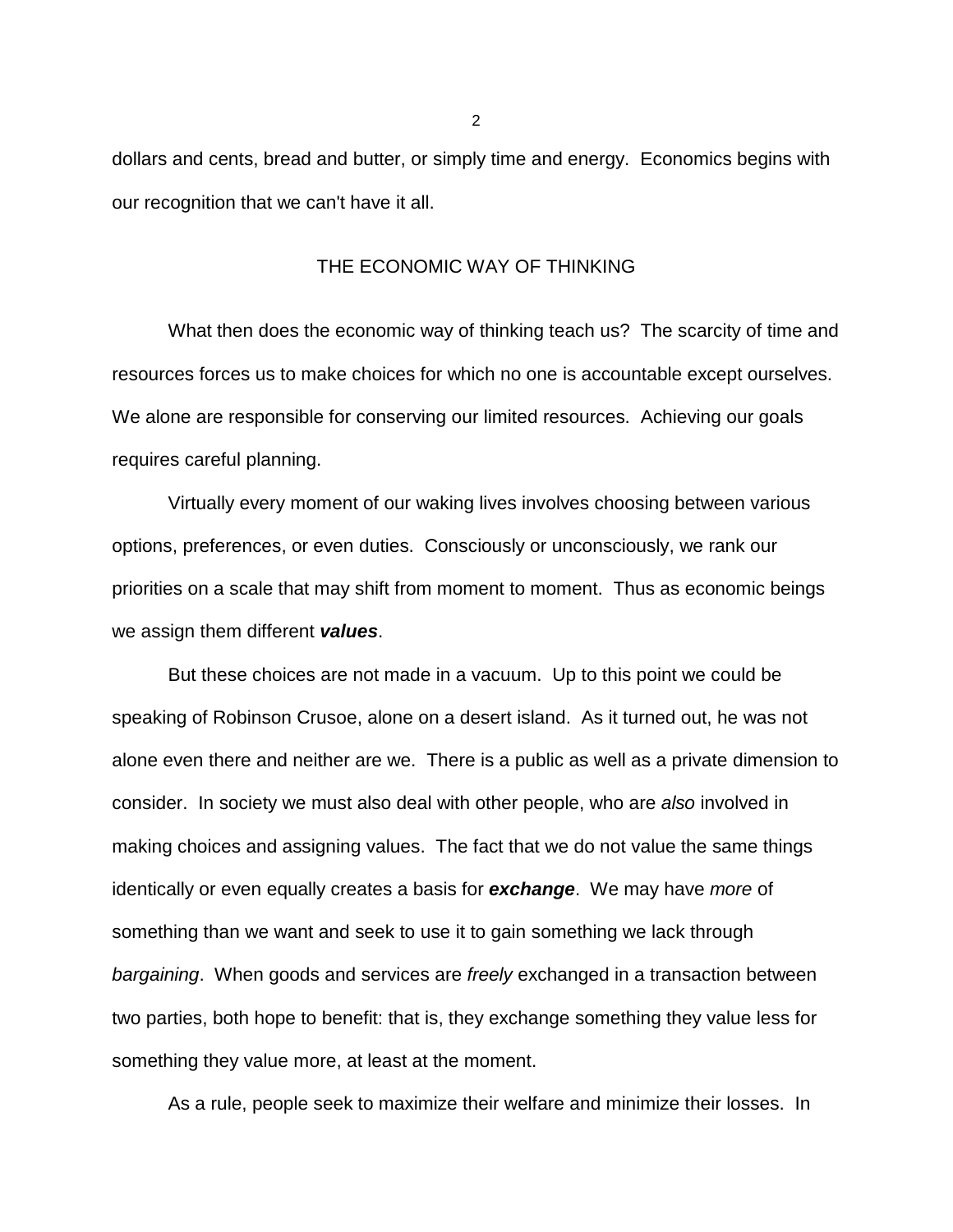other words, they want to buy low and sell high. This frequently makes bargaining difficult. We may unconsciously keep a *running balance sheet* in our heads to see whether or not we are protecting our scarce assets. With the benefit of hindsight we might later regret some of these choices or missed opportunities. But in the absence of force, fraud, or defect, we must admit that the responsibility for our mistakes is our own, as Walter Williams learned while still a boy.

Let us turn to more general considerations. The *model of Economic Man* contrived by the classical economists helps us understand why and how man acts. Economics is, in the first place, a science of human behavior and motivation. Tom Rose summarizes it this way: Man seeks to improve his sense of well-being. In doing so, he tries to maximize his benefits and/or minimize his costs. His ability to assign value and to rank his priorities allows him to work toward his goals by rationally calculating the pluses and minuses of his actions. *Rational choice*, however, requires some degree of **predictability** in the outcomes. Those who learn that fortune is fickle – that life is absurd – are apt to trust more in lady luck than their own prudence: hence gambling.

And here is the rub: man is not perfectly rational and the world as we experience it is not only stingy but deceptive. Economics, the science of scarcity and choice, is itself of limited application. A purely economic analysis of society is too narrow. Besides scarcity, we must contend with malice, envy, the uncertainties of life, and the general orneriness of human nature, as well. If economic choices have a social dimension, they also have political and ethical implications. Force, fraud, and criminal negligence raise issues of **justice** that fall into the province of political science.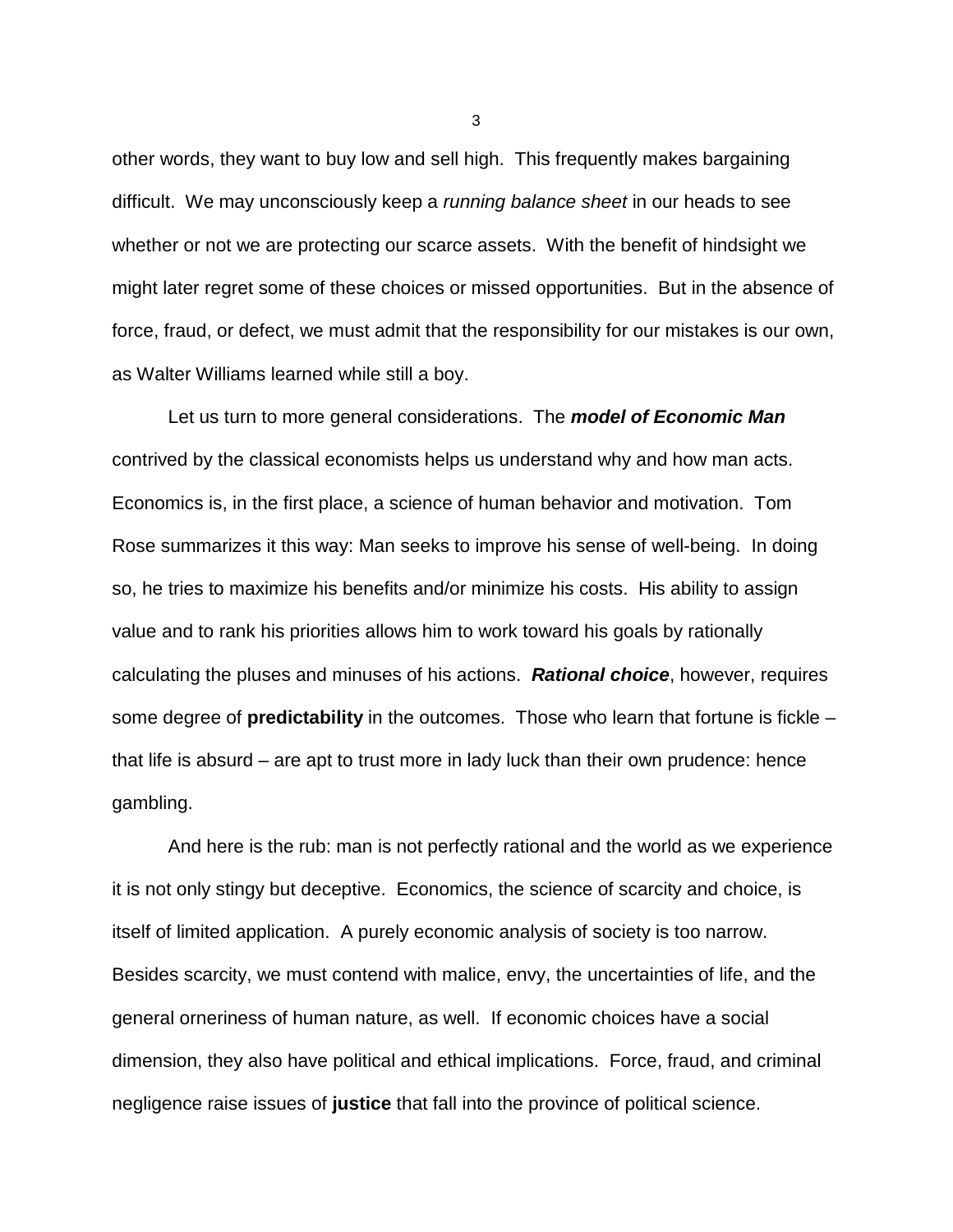ECONOMICS AND PUBLIC POLICY

**Harold Lasswell** once defined *political science* as the study of "who gets what, when, how." This is an interesting conception because it really sees politics as a branch of economics. Indeed, the two are difficult if not impossible to separate. What does this mean for us? For one thing, it has moved the state – the central government – into the forefront of daily affairs.

Let us strip government down to the essentials by adopting for the moment a libertarian model. The proper role of the government is to facilitate economic exchange by removing artificial barriers and enforcing penalties against wrongdoing. From this view, voluntary transactions – private personal choices – lie at the heart of economics. Politics, on the other hand, concerns the public use of force or coercion. The primary purpose of government is to protect society against the arbitrary and illegal use of force. But its ability to do so is necessarily limited. Its sanctions are normally applied only after a law has been broken. Its purpose is then to restore or to heal: an expression of society's *resilience*, as **Aaron Wildavsky** terms it. Increasingly, however, the government has also become an actor in the exchange process, the purpose of which is *anticipation*, including prevention. Liberals and many conservatives believe this is proper, but disagree on the priorities. Anticipation may involve nothing more unusual than the very helpful requirement that two-way highways be divided by median strips or concrete walls. But a fixation on public safety can lead to some extreme solutions, such as the suggestion made quite a few years ago of taking preventive action against people whose background puts them into high risk categories on a criminal behavior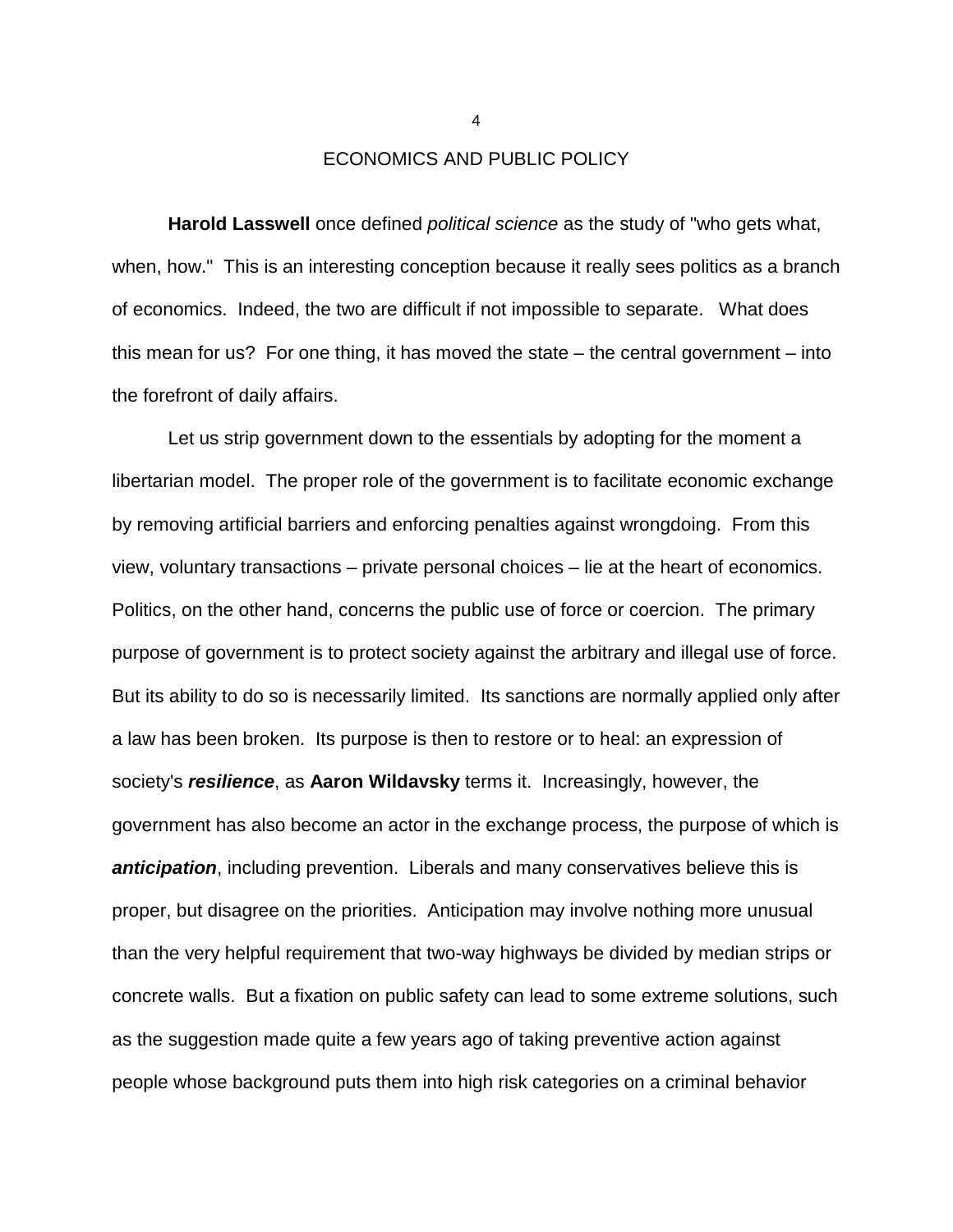profile. In the absence of well established constitutional limitations, such regulatory controls may increase the state's power to do mischief and complicate the assignment of responsibility.

The age old question of *liability* – who will pay – has been answered in the economic sphere by classical economists and libertarians by assigning it to the individuals directly involved.

In a voluntary economic exchange, the chief responsibility for ensuring a fair trade lies with those who must bear the greatest risks. The traditional expression of this responsibility is "*caveat emptor*:" let the buyer beware. The buyer still has recourse to the courts if he has been harmed but the burden of proof is on his shoulders. By providing restitution for damages, the old English common law system showed its reliance on resilience.

The process of voluntary exchange, as emphasized in classical economics, is important because it tends to inhibit the more obvious types of self-serving behavior. Both parties – buyers and sellers – expect to benefit. So sellers generally try to be on their best behavior to maintain good public relations. At least in the public square, the outward effects of human depravity are suppressed. This is important. It means that open cheating risks detection and punishment. In a healthy society, criminal activity is unlikely to be conducted in full public view.

But let's consider for a moment another scenario. What if the exchange were *in*voluntary? Here we must make a distinction between the use of legal as opposed to illegal force.

Some force is required to enforce the rules of the game. Even most libertarians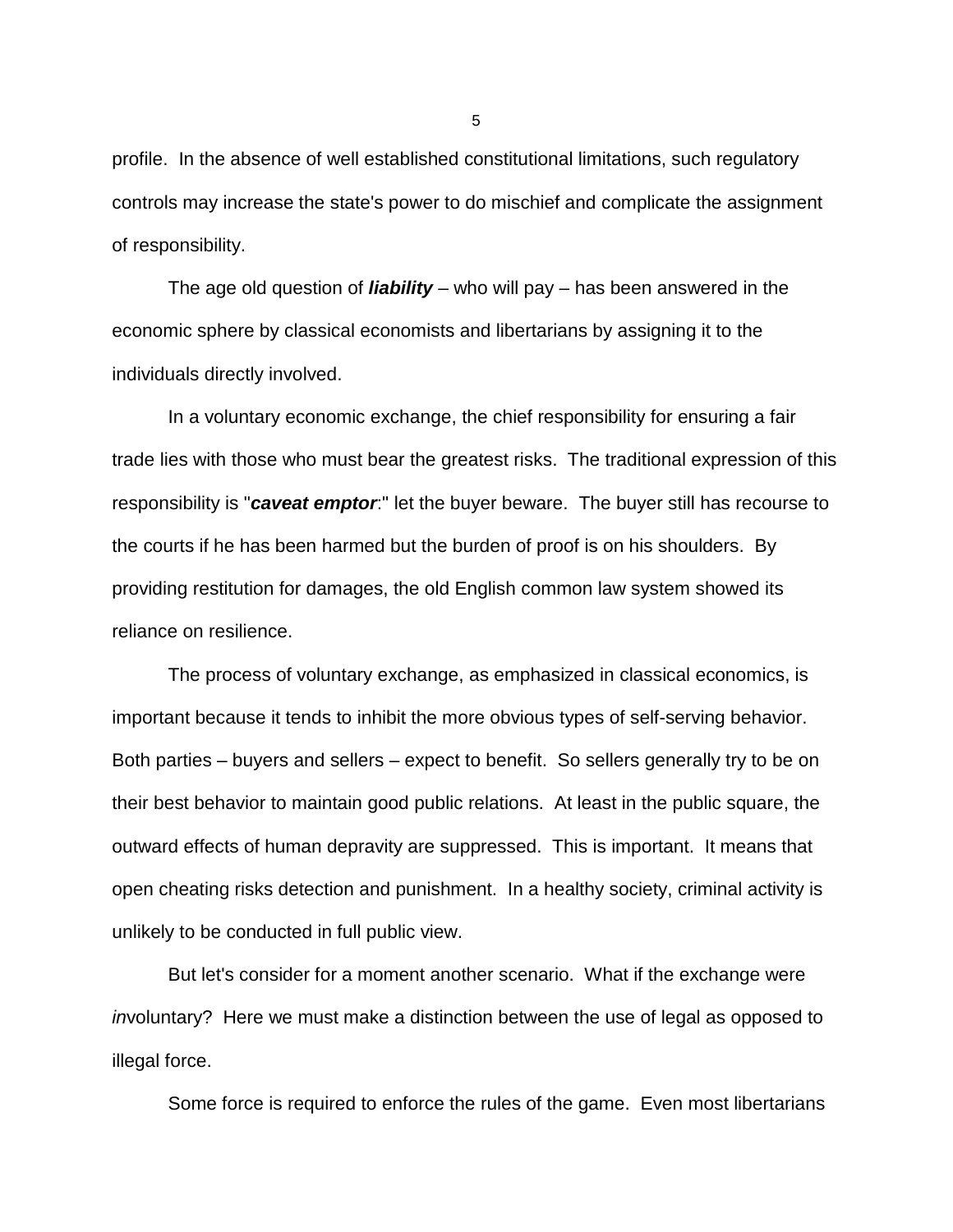concede this to be the legitimate province of government, which then sends us its bill in the form of taxes. The real argument is over the proper scope and character of public policy. Some involuntary exchanges, such as taxes, wage and price controls, and conscription, may be required by law and backed by the coercive arm of the government. The wisdom of particular policies may be open to question, but free elections and the consent of the governed are a couple of safeguards we have against the arbitrary use of force by the government. Knowing when these payments are due, we can anticipate by preparing for them in advance.

A more serious problem arises with the introduction of arbitrary force or fraud into the exchange. Whether public or private in character, arbitrary force and fraud tend to short-circuit the rational decision-making process. Robbery, rape, and embezzlement strike at the very bond of trust and personal security that must prevail in civilized relations. Criminal activity has a chilling effect on legitimate commerce. Life becomes more unpredictable. Confidence gives way to fear. It is a perfect illustration of **Gresham's Law** that bad money drives out the good. One result is poverty. Consider the situation in Colombia, in Beirut, and in many of our urban and even rural neighborhoods. Crime inhibits the very sort of business and trade that could lift the people out of poverty. Thus the coercive arm of government is needed to protect people against crime.

This brings us back to the *problem of justice*: economic as well as political. Since all human institutions, including governments, are corrupted by the effects of human depravity, who will guard the guardians? How may we ensure a just result so that everyone gets his due? Here we move from descriptive or positive economics to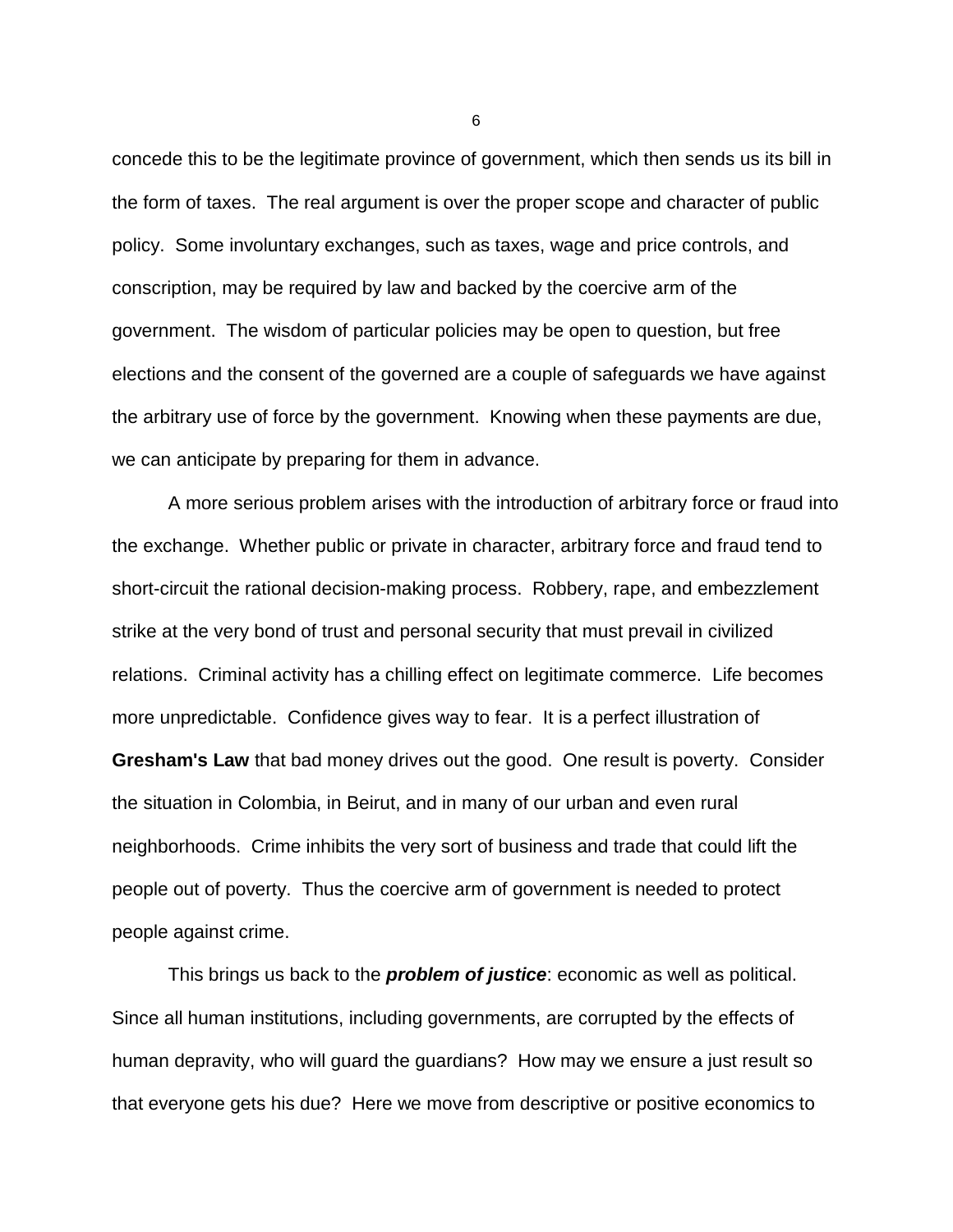prescriptive or normative economics.

The situation in Colombia may serve as a case in point. Quite a few years ago the chief cocaine traffickers in that country declared war on the central government and began terrorizing members of the judiciary through random assassinations. A campaign of terrorism is sometimes used by revolutionaries to divide public opinion and make people more submissive. In such a climate of fear the public naturally becomes desperate for protection. The cocaine cartel attempted by these means to pressure government authorities into either leaving it alone or inviting it into the government. The president of Colombia publicly pledged to fight the cartel, as did his successors. For its part, the cartel sought either to go around him – or, if necessary, through him – to protect its ill-gotten gains. The major drug lords eventually surrendered to the government under very generous terms, but the cocaine trade continued to flourish. As this case illustrates, time and again the question is whether, in the end, the public interest or a private interest will prevail.

In this case, the issue of public as opposed to private interest appears to have been clear cut. Perhaps so in this particular case – but in many cases, unfortunately, it is not. The issue is both economic and political in nature.

## THE MORALITY OF PUBLIC POLICY

Politics and economics once belonged to the same academic discipline, *political economy*, which sprang out of moral philosophy with the publication of *Wealth of Nations* by **Adam Smith** at the time of the American War for Independence. Although economists generally focus on the positive or descriptive side of their discipline, the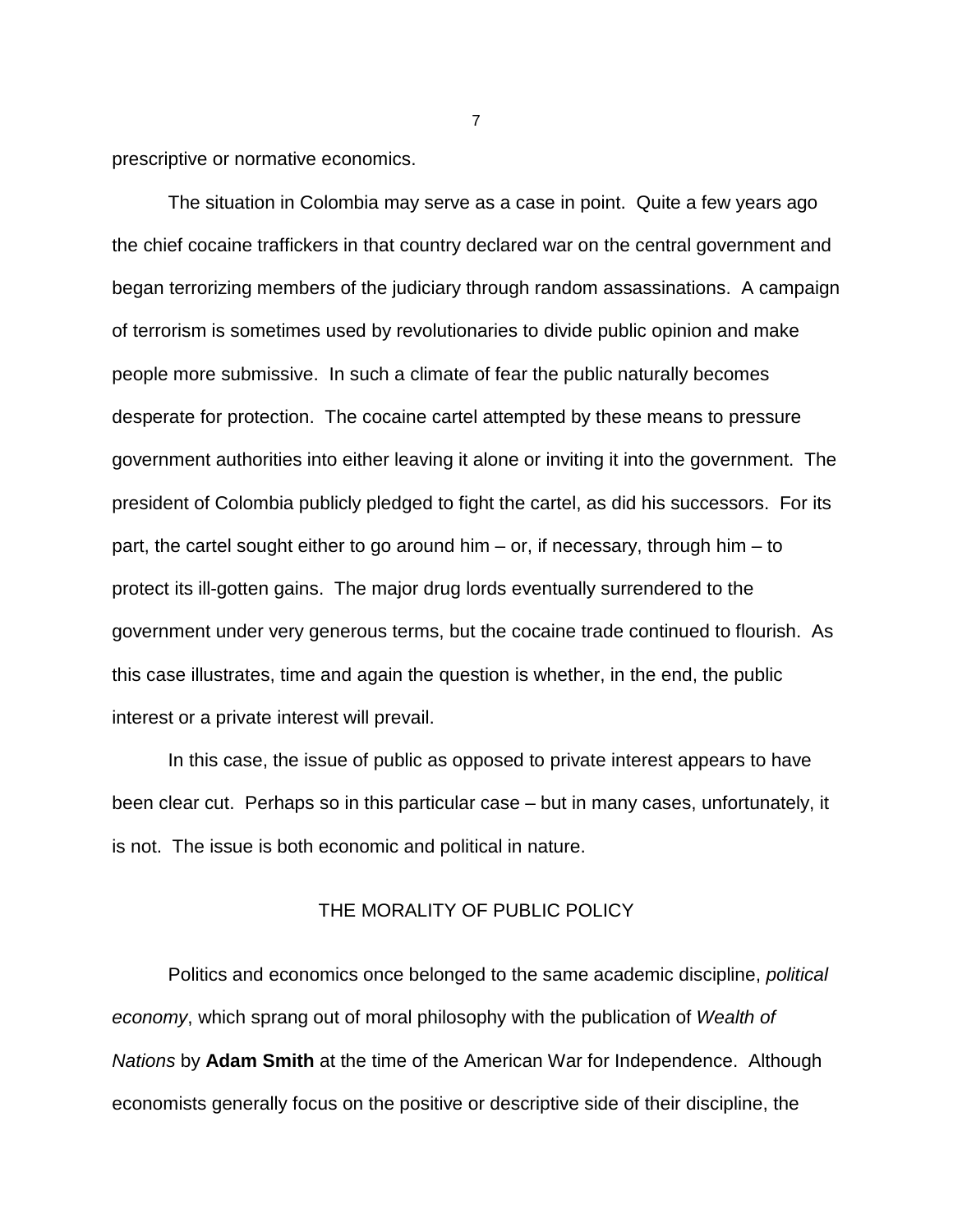prescriptive or normative side of the ledger is inescapable. It raises questions about what choices we *should* make. Here our presuppositions and biases tend to cloud our vision. All of us tend to confuse our private interests with the public good. This is natural. What is not so natural – in fact it is highly political – is when we are able to have these private interests turned into law in the form of special privileges, rights, or subsidies at the public expense.

Frederick Bastiat calls this phenomenon *legal plunder*. His description of the problem is as clear as any that may be found:

Under the pretense of organization, regulation, protection, or encouragement, the law takes property from one person and gives it to another; the law takes the wealth of all and gives it to a few -- whether farmers, manufacturers, shipowners, artists, or comedians. Under these circumstances, then certainly every class will aspire to grasp the law, and logically so. . . . As long as it is admitted that the law may be diverted from its true purpose -- that it may violate property instead of protecting [property] -- then everyone will want to participate in making the law, either to protect himself against plunder or to use it for plunder. Political questions will always be prejudicial, dominant, and all-absorbing.

Around 1850, Bastiat noted two issues that threatened the public peace in the

United States: *slavery and tariffs*. Both involved the promotion – even the imposition – of certain private interests by public power at the expense of other private interests and against the common good, as well. Principled opposition to both practices was voiced in Congress. Each of these practices distorted the political process and polarized public opinion with tragic consequences: as with the Civil War and later with the Great Depression.

Slavery and tariffs are not our worst problems today, but they were not isolated phenomena even then. Bastiat noted that "we have an infinite number of plans for organizing" legal plunder. It is very revealing to cite his list from the year 1849: